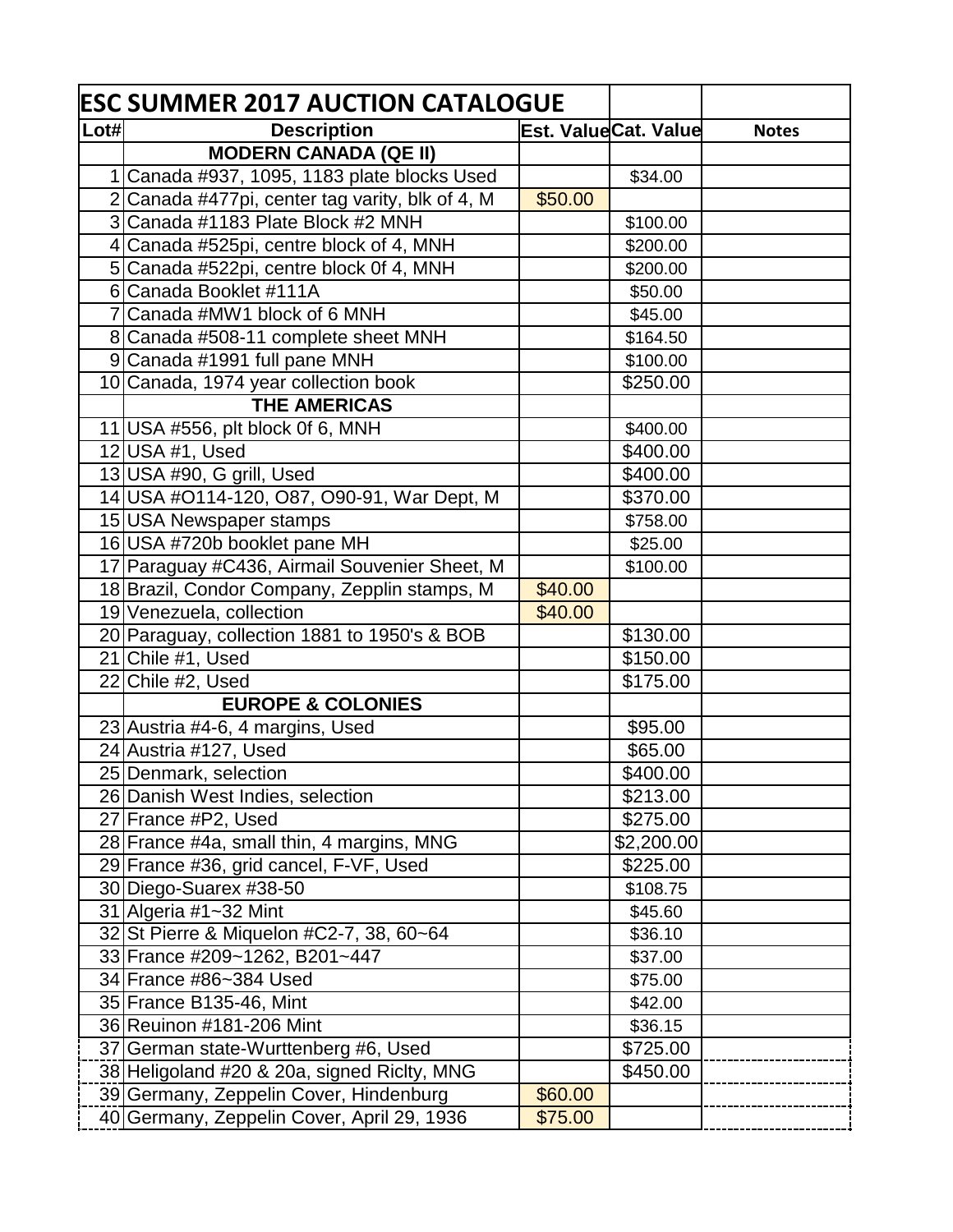| Lot#<br><b>Description</b><br>Est. ValueCat. Value<br>41 Germany MI #13B Storkow Local, MNH<br>\$375.00 | <b>Notes</b> |
|---------------------------------------------------------------------------------------------------------|--------------|
|                                                                                                         |              |
|                                                                                                         |              |
| 42 Togo #19, CDS, VF, Used<br>\$475.00                                                                  |              |
| 43 German State, Brunswick #11, Used<br>\$200.00                                                        |              |
| 44 German DDR #B21a, S/S, M<br>\$120.00                                                                 |              |
| 45 Germany, Baden, #5N28-40, M<br>\$77.50                                                               |              |
| 46 Bavaria #34 mint sheet<br>\$48.00                                                                    |              |
| 47 Bavaria #60~263, O3~57, Used<br>\$42.00                                                              |              |
| 48 Germany & Berlin 1990 issues, Used<br>\$35.00                                                        |              |
| 49 Bavaria #95~109, 238~242 Used<br>\$40.85                                                             |              |
| 50 Germany #03-077 Used<br>\$40.00                                                                      |              |
| 51 Germany #987~1117 MNH<br>\$38.00                                                                     |              |
| 52 Greenland, selection<br>\$108.00                                                                     |              |
| 53 Greece, collection<br>\$75.00                                                                        |              |
| 54 Rhodes Parcel Post<br>\$132.00                                                                       |              |
| 55 Hungary #B18~34, missing B31, M<br>\$136.00                                                          |              |
| 56 Hungary, Souvenir Sheets<br>\$225.00                                                                 |              |
| 57 Iceland, in 102's, Used<br>\$425.00                                                                  |              |
| 58 Iceland, in 102's, MNH<br>\$440.00                                                                   |              |
| 59 Iceland #O50a, M<br>\$120.00                                                                         |              |
| 60 Iceland #103, Used<br>\$150.00                                                                       |              |
| 61 Iceland #498~662, MNH<br>\$35.00                                                                     |              |
| 62 Iceland #71~849, some BOB, mostly Used<br>\$100.00                                                   |              |
| 63 Ireland, collection<br>\$75.00                                                                       |              |
| 64 Italy; C127, C128, U<br>\$64.00                                                                      |              |
| 65 Libya #26 Mint<br>\$35.00                                                                            |              |
| 66 Italy Airmails C1-C11, MH<br>\$285.75                                                                |              |
| 67 Italy #258~302, Used<br>\$37.50                                                                      |              |
| 68 Italian - Eritrea (mint and used)<br>\$277.00                                                        |              |
| 69 Italian - Cyreniaca (mint and used)<br>\$122.60                                                      |              |
| 70 Italian Colonies & Oltra Giuba (mint)<br>\$24.60                                                     |              |
| 71 Italian - Lybia (mint and used)<br>\$64.15                                                           |              |
| 72 Italian East Africa (mint and used)<br>\$66.95                                                       |              |
| 73 Italian Somoliland (mint and used)<br>\$171.60                                                       |              |
| 74 Luxembourg #9, 4 margins CDS, FVF, Used<br>\$275.00                                                  |              |
| 75 Luxembourg #48~331, mostly Used<br>\$65.00                                                           |              |
| 76 Monaco #20,21 Used #59 Mint<br>\$38.00                                                               |              |
| 77 Monaco #1138-52, 1173-86 MNH<br>\$35.30                                                              |              |
| 78 Netherlands #3, Used<br>\$130.00                                                                     |              |
| 79 Nyassa #49-62, 94~105, MNH & MH<br>\$35.50                                                           |              |
| 80 Portugal #71a~691, Used<br>\$35.00                                                                   |              |
| 81 Azores #3, Used<br>\$140.00                                                                          |              |
| 82 Mozambique #1423-32, used<br>\$47.50                                                                 |              |
| 83 Mozambique #1434-37, used<br>\$42.00                                                                 |              |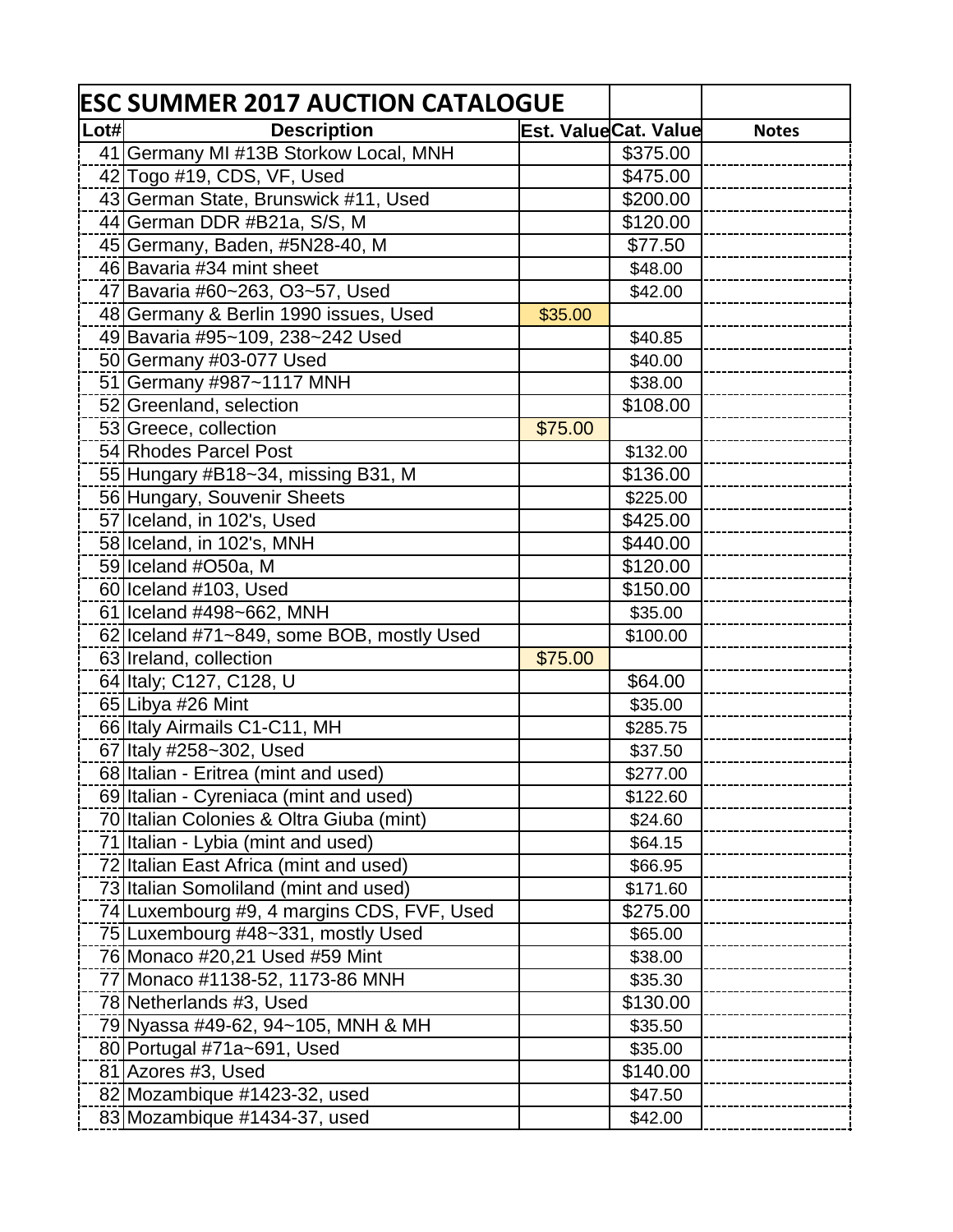|      | <b>ESC SUMMER 2017 AUCTION CATALOGUE</b>    |         |                      |              |
|------|---------------------------------------------|---------|----------------------|--------------|
| Lot# | <b>Description</b>                          |         | Est. ValueCat. Value | <b>Notes</b> |
|      | 84 Romania; 148-49, 151-52, 154, 156, U     |         | \$52.75              |              |
|      | 85 Romania, Souvenir Sheets                 |         | \$180.00             |              |
|      | 86 Russia #1080a-1082a, Imperf, S. sheets   |         | \$300.00             |              |
|      | 87 Tannu Tuva #C1~9, M                      |         | \$37.00              |              |
|      | 88 Russia, section of S/S                   |         | \$200.00             |              |
|      | 89 San Marino; 3, 6, 11, U                  |         | \$52.00              |              |
|      | 90 San Marino #169-172, (partial set), MH   |         | \$57.50              |              |
|      | 91 San Marino #466-470, C115, MNH           |         | \$47.00              |              |
|      | 92 Sweden #37, CDS, Used                    |         | \$400.00             |              |
|      | 93 Sweden, 1992 year set, MNH               |         | \$125.00             |              |
|      | 94 Spain; 433 - 447, G9 MH                  |         | \$43.05              |              |
|      | 95 Switzerland #611-23, 681-98 Mint         |         | \$40.00              |              |
|      | 96 Swiss Covers                             | \$30.00 |                      |              |
|      | 97 Switzerland #599~778, C46, Mint          |         | \$36.55              |              |
|      | 98 Switzerland, approval book               |         | \$207.75             |              |
|      | 99 Switzerland, postage dues                |         | \$850.00             |              |
|      | 100 Switzerland #624~670, MNH               |         | \$37.40              |              |
|      | 101 Switzerland #546~615 MNH                |         | \$35.95              |              |
|      | 102 Switzerland #B479, sheet of 8, MNH      |         | \$38.00              |              |
|      | 103 Switzerland #178, Used                  |         | \$120.00             |              |
|      | 104 Vatican; 49, MH                         |         | \$45.00              |              |
|      | 105 Vatican City #155a, Souvenir Sheet      |         | \$160.00             |              |
|      | <b>EARLY CANADA (PRE QE II)</b>             |         |                      |              |
|      | 106 Canada #60, F, Used                     |         | \$190.00             |              |
|      | 107 Canada revenues                         | \$80.00 |                      |              |
|      | 108 BC law stamps                           |         | \$150.00             |              |
|      | 109 Canada #FB33, SON CDS, Used             |         | \$225.00             |              |
|      | 110 Canada #79, OG, MHR                     |         | \$220.00             |              |
|      | 111 Canada #50, OG, MH                      |         | \$140.00             |              |
|      | 112 Nova Scotia #2, 4 margins, faults, Used |         | \$250.00             |              |
|      | 113 Canada #106, VF, MNH                    |         | \$120.00             |              |
|      | 114 Canada #24, VF, Used                    |         | \$130.00             |              |
|      | 115 Canada #35a, strip of 6, MNG            |         | \$1,800.00           |              |
|      | 116 Canada #4, Used                         |         | \$225.00             |              |
|      | 117 Canada #OA153,165 & 167, Used           |         | \$105.00             |              |
|      | 118 Canada #OA201, Used                     |         | \$90.00              |              |
|      | 119 Canada #181ii, pastup line pair, M      |         | \$60.00              |              |
|      | 120 Canada #17b, Used                       |         | \$200.00             |              |
|      | 121 Canada #41, Way Letter, U               | \$40.00 |                      |              |
|      | 122 Canada #245, M                          |         | \$120.00             |              |
|      | 123 Newfoundland #97, M                     |         | \$80.00              |              |
|      | 124 Newfoundland #101, M                    |         | \$95.00              |              |
|      | 125 Newfoundland #C8, M                     |         | \$55.00              |              |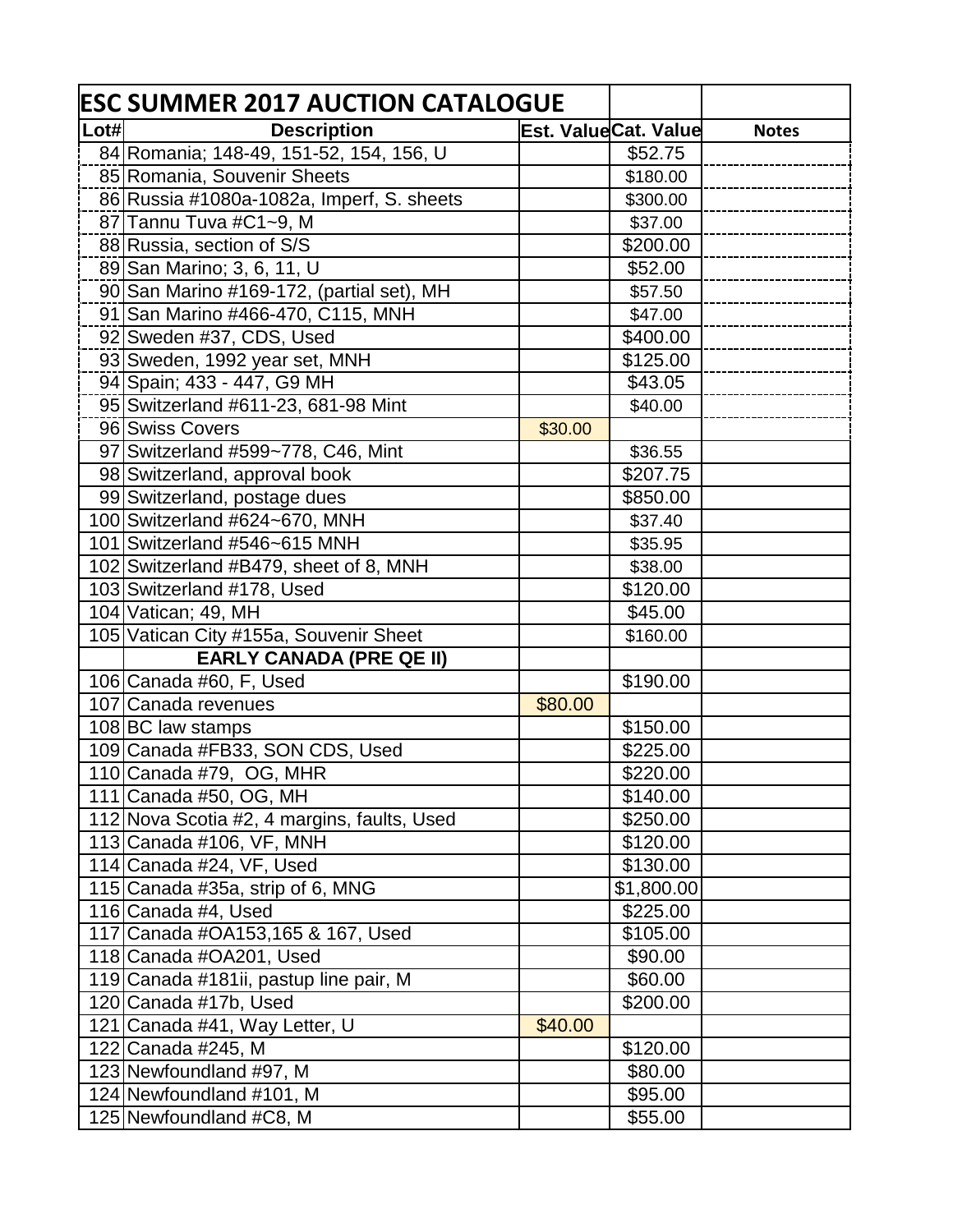|      | <b>ESC SUMMER 2017 AUCTION CATALOGUE</b>          |                      |              |
|------|---------------------------------------------------|----------------------|--------------|
| Lot# | <b>Description</b>                                | Est. ValueCat. Value | <b>Notes</b> |
|      | 126 Canada #196a, bklt pane, MH                   | \$160.00             |              |
|      | 127 Canada #135 VF MNH                            | \$210.00             |              |
|      | 128 Canada #77 Die1, block of 6, MNH              | \$240.00             |              |
|      | 129 Canada Set of Admirals (hinged)               | \$765.00             |              |
|      | 130 Canada #40e, mint no gum                      | \$400.00             |              |
|      | 131 Canada #204, block of 4, MNH                  | \$36.00              |              |
|      | 132 Canada #53 MNH                                | \$75.00              |              |
|      | 133 Canada #84, F-VF, Used                        | \$120.00             |              |
|      | 134 Canada #75, MNH                               | \$240.00             |              |
|      | 135 Canada #130, pair, MH                         | \$150.00             |              |
|      | 136 Canada #81, F-VF, MH                          | \$162.50             |              |
|      | 137 Canada #O8 MH, block of 4                     | \$60.00              |              |
|      | 138 Canada #CL48 pair MNH                         | \$37.50              |              |
|      | 139 Canada #CL25a Mint                            | \$40.00              |              |
|      | 140 Canada #CL52 MNH                              | \$31.25              |              |
|      | 141 Canada Peace Issue #268-73, C9 Mint           | \$70.00              |              |
|      | <b>TOPICALS</b>                                   |                      |              |
|      | 142 WWF Monkeys & Lemurs, MNH                     | \$91.10              |              |
|      | 143 WWF Turtles, MNH                              | \$64.25              |              |
|      | 144 WWF Whales, MNH                               | \$89.10              |              |
|      | 145 WWF Endagered Ungulates, MNH                  | \$72.00              |              |
|      | 146 Malaysia - sets & souvenir sheets, MNH        | \$97.35              |              |
|      | 147 Thailand - #1677-1724, MNH                    | \$57.60              |              |
|      | 148 Bahamas, Seashells, MNH                       | \$73.60              |              |
|      | 149 Solomon Islands S Sheets, MNH                 | \$49.65              |              |
|      | South Georgia & SG-Sandwich Islands,              |                      |              |
|      | 150 Pitcarin Islands, MNH                         | \$68.55              |              |
|      | 151 Birds, Seychelles Angola, MNH                 | \$59.90              |              |
|      | 152 China - Macau, 2001, MNH                      | \$63.80              |              |
|      | 153 China - Macau, 2000, MNH                      | \$63.85              |              |
|      | 154 Birds, Tuvalu, Nepal, MNH                     | \$54.00              |              |
|      | 155 British Antarctic Territory, MNH              | \$65.15              |              |
|      | 156 Falkland Islands, MNH                         | \$244.35             |              |
|      | 157 Ireland - MNH                                 | \$88.95              |              |
|      | 158 Jersey, S Sheets, MNH                         | \$64.75              |              |
|      | 159 Butterflies & Insects, various countries, MNH | \$71.65              |              |
|      | 160 Reptiles - various countries, MNH             | \$70.75              |              |
|      | 161 Furry Creatures - various countries, MNH      | \$73.95              |              |
|      | 162 Wildlife - various countries, MNH             | \$78.25              |              |
|      | 163 Falkland Islands & Dependencies, - Birds, MNH | \$83.95              |              |
|      | 164 Birds #1 - various countries, MNH             | \$66.70              |              |
|      | 165 Birds #2 - various countries, MNH             | \$85.25              |              |
|      | 166 Birds #3 - various countries, MNH             | \$90.65              |              |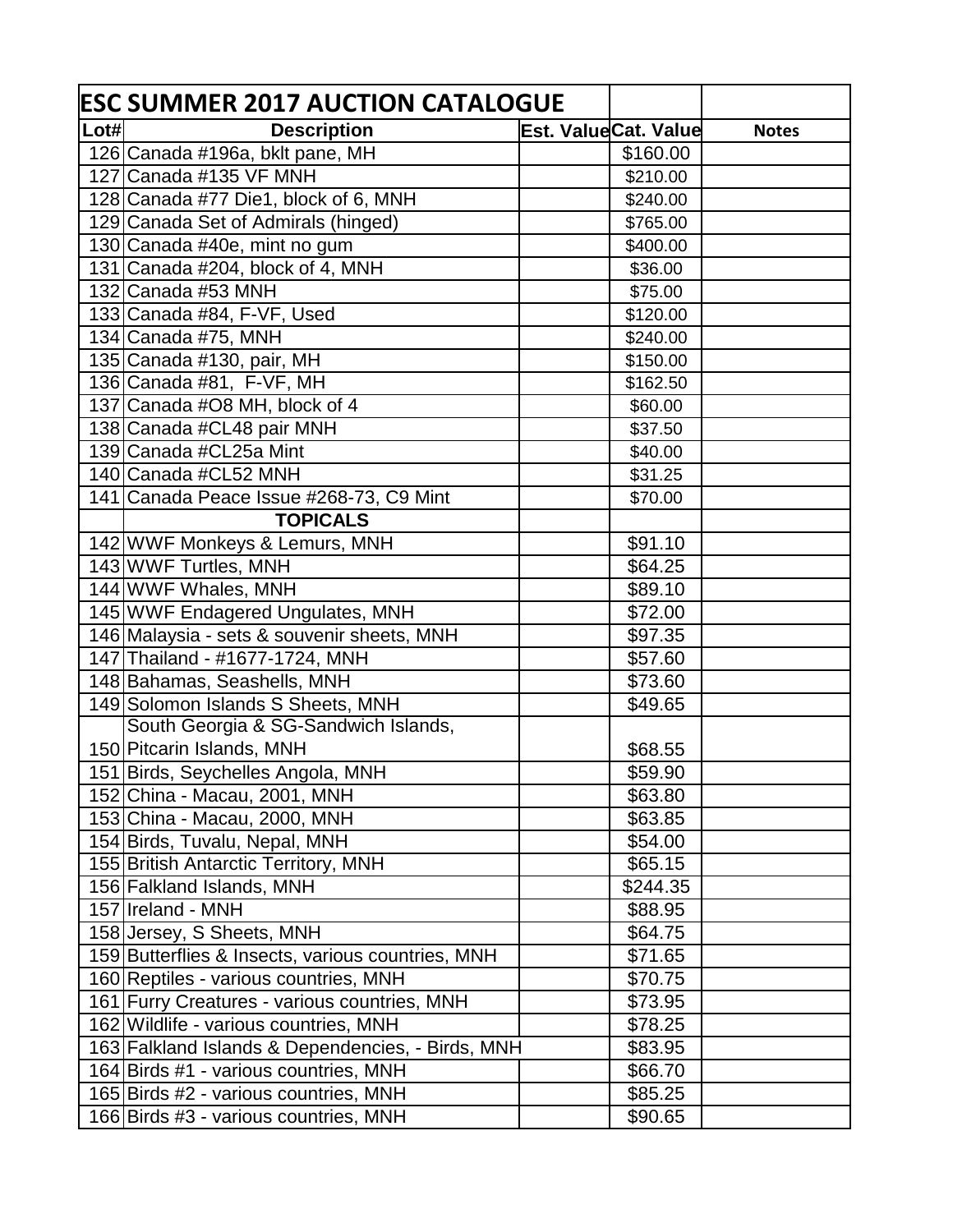|                             | <b>ESC SUMMER 2017 AUCTION CATALOGUE</b>          |                      |              |
|-----------------------------|---------------------------------------------------|----------------------|--------------|
| $\overline{\mathsf{L}}$ ot# | <b>Description</b>                                | Est. ValueCat. Value | <b>Notes</b> |
|                             | 167 Transportation - GB, Belize, MNH              | \$68.20              |              |
|                             | 168 Philippines - aquarium fish, MNH              | \$58.50              |              |
|                             | 169 Marine Life - various countries, MNH          | \$75.25              |              |
|                             | 170 Marine Animals - various countries, MNH       | \$69.50              |              |
|                             | 171 British Honduas - birds, MNH                  | \$91.95              |              |
|                             | 172 Butterflies - various countries, MNH          | \$66.75              |              |
|                             | 173 Whales - various countries, MNH               | \$72.25              |              |
|                             | 174 Mushrooms - various countries, MNH            | \$38.50              |              |
|                             | 175 Crabs - various countries, MNH                | \$68.15              |              |
|                             | 176 Coral Sea Life - Tuvalu, Cook Islands, MNH    | \$75.55              |              |
|                             | 177 Corals - various countries, MNH               | \$54.80              |              |
|                             | 178 Seashells - various countries, MNH            | \$70.25              |              |
|                             | 179 Birds - sheetlets, various countries, MNH     | \$73.00              |              |
|                             | 180 Birds 4 - various countries, MNH              | \$80.50              |              |
|                             | <b>GREAT BRITAIN &amp; COMMONWEALTH</b>           |                      |              |
|                             | 181 Singapore - VLH                               | \$93.65              |              |
|                             | 182 New South Wales #27, 4 margins, Used          | \$125.00             |              |
|                             | 183 Tasmania 11b, 12b, 13, 14, very nice, Used    | \$275.00             |              |
|                             | 184 Bahamas; 65-69, MH                            | \$35.00              |              |
|                             | 185 Bahamas #158-173, M                           | \$86.20              |              |
|                             | 186 Barbados #81-84 Mint                          | \$44.50              |              |
|                             | 187 Bermuda #143-162, M                           | \$100.50             |              |
|                             | 188 British Honduras #117-178, M                  | \$85.50              |              |
|                             | 189 Christmas Islands Collection, pages           | \$125.45             |              |
|                             | 190 Cocos Islands Collection + 2 clear pages      | \$44.75              |              |
|                             | 191 Cocos Islands Presentation Packs, box         | \$39.80              |              |
|                             | 192 Cook Islands #3 & 5, M                        | \$80.00              |              |
|                             | 193 Dominica #35-39, 43 & 45, M                   | \$72.25              |              |
|                             | Ghana; 1-163, C1-C4, J1-J10 (1-13 MH) MNH,        |                      |              |
|                             | 194 On Lindner Hingless Pages                     | \$104.40             |              |
|                             | 195 Ghana; 131a ~ 199a, booklet SB3 (SG-2006) MNH | \$39.15              |              |
|                             | 196 Ghana #1556 & 1344~47, MNH                    | \$35.00              |              |
|                             | 197 Gibraltar #242a-272a pairs, MNH               | \$30.40              |              |
|                             | 198 Great Britian #108, Used                      | \$225.00             |              |
|                             | 199 Great Britian booklet #144 Wedgewood          | \$150.00             |              |
|                             | 200 Great Britian #87, VF cancel, Used            | \$165.00             |              |
|                             | 201 Great Britain #39, on piece, Used             | \$105.00             |              |
|                             | 202 Great Britain, office in Morocco #208, M      | \$92.50              |              |
|                             | 203 Great Britain #108, Used                      | \$250.00             |              |
|                             | 204 Great Britian #159,165,166 MH                 | \$36.00              |              |
|                             | 205 Grenada Grenadines #1273~87, 1423~31 MNH      | \$39.10              |              |
|                             | 206 Hong Kong #239-44 MNH                         | \$89.50              |              |
|                             | 207 Hong Kong #234-5 MNH                          | \$40.00              |              |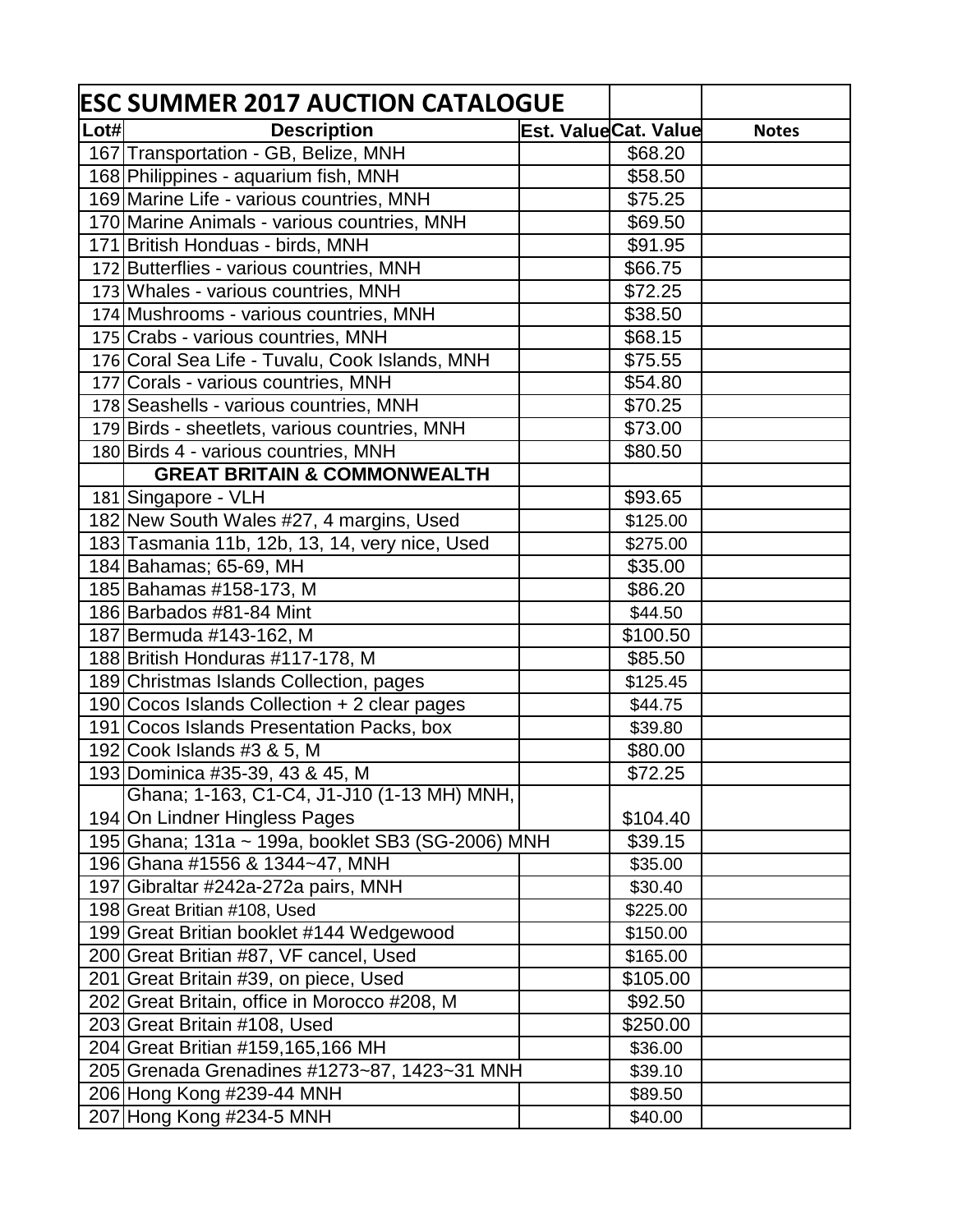|      | <b>ESC SUMMER 2017 AUCTION CATALOGUE</b>              |         |                      |              |
|------|-------------------------------------------------------|---------|----------------------|--------------|
| Lot# | <b>Description</b>                                    |         | Est. ValueCat. Value | <b>Notes</b> |
|      | 208 Hong Kong; 165, U                                 |         | \$50.00              |              |
|      | 209 India, collection                                 | \$35.00 |                      |              |
|      | 210 Jamaca #130~226, Mint                             |         | \$40.00              |              |
|      | 211 Leeward Islands #133-147, M                       |         | \$67.75              |              |
|      | 212 Labuan #33-39, #33 diff shade, Used               |         | \$140.00             |              |
|      | 213 Liberia #341~646, MNH                             |         | \$37.80              |              |
|      | 214 Malaya, Sungei Wjong #19-20 & 24, M               |         | \$132.50             |              |
|      | 215 Maldives #346-50 Imperf, MNH                      | \$40.00 |                      |              |
|      | 216 Mauritius #68~143 Mint                            |         | \$35.85              |              |
|      | 217 Nevis $#1$ , MH                                   |         | \$325.00             |              |
|      | 218 New Zealand #122-125, faults, M                   |         | \$335.00             |              |
|      | 219 New Zealand #O61-71, Used                         |         | \$115.90             |              |
|      | 220 Brithish Commonwealth, birth of prince William, M |         | \$160.00             |              |
|      | 221 Sierra Leone #195~204 Mint                        |         | \$38.50              |              |
|      | 222 Tobago #19, F, M                                  |         | \$210.00             |              |
|      | 223 Tokelau Islands                                   |         | \$92.25              |              |
|      | 224 St. Vincent, selection                            |         | \$172.00             |              |
|      | 225 Seychelles - Zel Elwannyen Sesel #106-09 MNH      |         | \$40.00              |              |
|      | 226 Seychelles - Zel Elwannyen Sesel #131-134 MNH     |         | \$57.25              |              |
|      | 227 Singapore #40 Mint                                |         | \$35.00              |              |
|      | 228 Somaliland Protectorate, MH & U                   |         | \$151.45             |              |
|      | 229 South Africa, collection                          |         | \$244.00             |              |
|      | 230 Swaziland #404 a-e MNH                            |         | \$70.00              |              |
|      | 231 South Pacific Souvenir Sheets MNH                 |         | \$35.00              |              |
|      | <b>MID &amp; FAR EAST</b>                             |         |                      |              |
|      | 232 Iran #448-63 Mint Reprints                        |         | \$35.00              |              |
|      | 233 Jordan, collection                                |         | \$232.00             |              |
|      | 234 Israel #25, with tab, F, MH                       |         | \$200.00             |              |
|      | 235 Lebanon, collection                               |         | \$197.00             |              |
|      | 236 United Arab Republic, collection                  |         | \$110.00             |              |
|      | 237 Turkey, collection                                |         | \$180.00             |              |
|      | 238 Laos #47~265, B6-8, C10~110 Used                  |         | \$36.60              |              |
|      | 239 China #31-34 MNH Reprints                         |         | \$42.50              |              |
|      | 240 Thailand #142~1092, Used                          |         | \$40.00              |              |
|      | 241 Korea #212~1481, Used                             |         | \$35.00              |              |
|      | 242 Japan #311a, S/S, MNG                             |         | \$175.00             |              |
|      | 243 Japan, S/S, MNH                                   |         | \$82.05              |              |
|      | <b>GENERAL (COLLECTIONS)</b>                          |         |                      |              |
|      | 244 New Zealand #B67a, B68a, MNH                      |         | \$45.00              |              |
|      | 245 Great Britain, BEA semi official airmails         | \$40.00 |                      |              |
|      | 246 USA, stockbook full of mint (MH & MNH)            | \$35.00 |                      |              |
|      | 247 CDN Precancel Stamp Album (no stamps)             | \$25.00 |                      |              |
|      | 248 Great Britian Cinderella essay 1/2d               | \$40.00 |                      |              |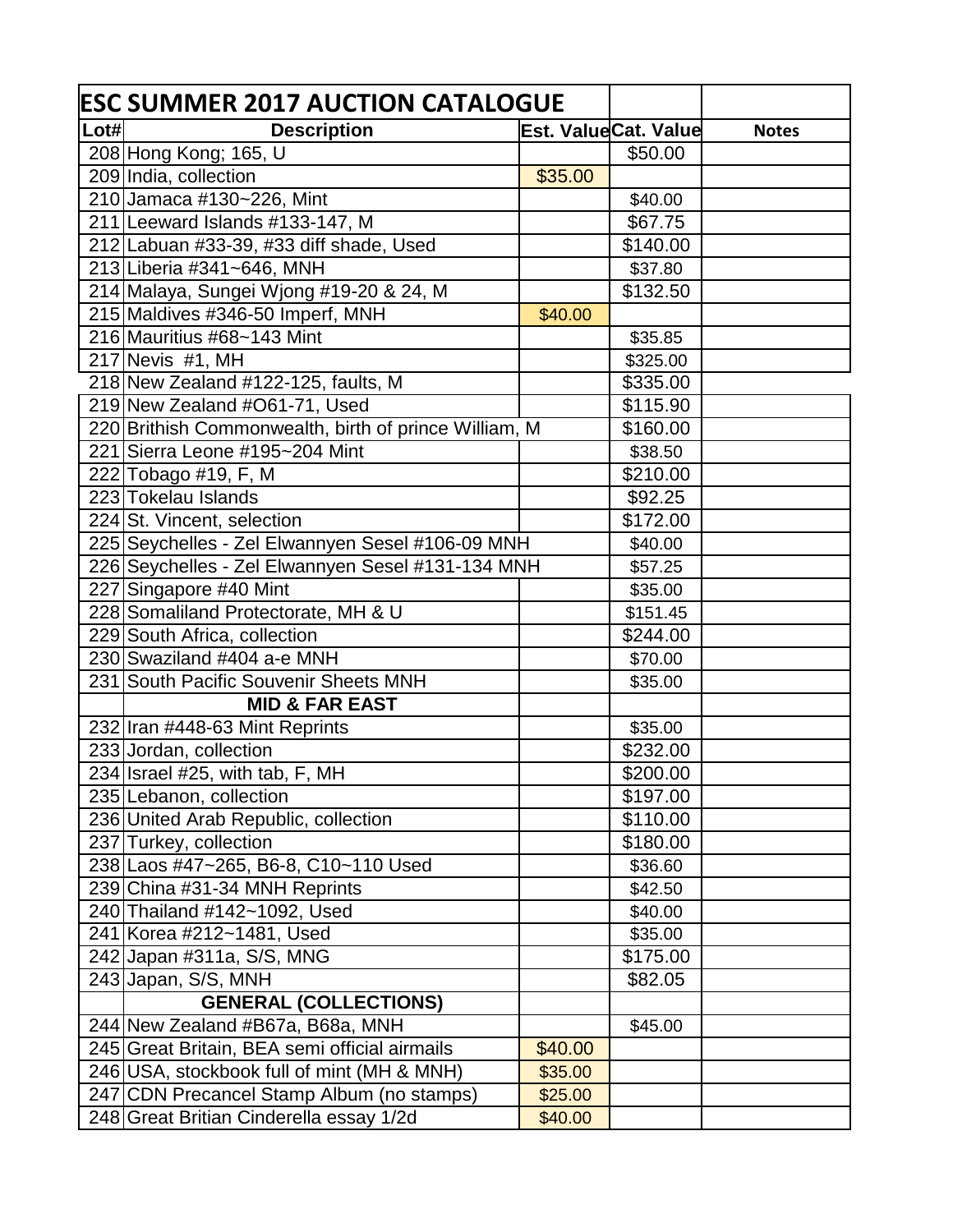|      | <b>ESC SUMMER 2017 AUCTION CATALOGUE</b>              |                      |          |              |  |
|------|-------------------------------------------------------|----------------------|----------|--------------|--|
| Lot# | <b>Description</b>                                    | Est. ValueCat. Value |          | <b>Notes</b> |  |
|      | 249 Italy, #43~873 & BOB, album, Used                 |                      | \$350.00 |              |  |
|      | 250 USA American Revolution Bicentenial Covers        | \$35.00              |          |              |  |
|      | 251 Hungary #16~3027 & BOB, mostly Used               |                      | \$300.00 |              |  |
|      | 252 Canada Thematic Collection #9, 10 MNH             |                      | \$70.00  |              |  |
|      | 253 WW, Jordan, Panama, Italy, etc mostly Used        |                      | \$100.00 |              |  |
|      | British Asia, Strait Settlemenr, Singapore, etc.      |                      |          |              |  |
|      | 254 mostly Used                                       |                      | \$75.00  |              |  |
|      | 255 British Comonwealth, S/S's misferfs, more         |                      | \$85.00  |              |  |
|      | 256 Hungary, collection                               | \$65.00              |          |              |  |
|      | 257 Netherlands Colonies                              |                      | \$117.26 |              |  |
|      | 258 Netherlands, 1880-1920's, Stock book              |                      | \$85.00  |              |  |
|      | 259 Austria stock bk, blks 4 #693 ~ C63 MNH           |                      | \$231.00 |              |  |
|      | 260 Canal Zone - #4 ~ U10 (1904 to 1970) M & U        |                      | \$381.55 |              |  |
|      | 261 Cayman Islands #1~MR7 (1900-87), Mint             |                      | \$324.75 |              |  |
|      | 262 Ceylon #159~MR4, (1899-1970), MNH&MH              |                      | \$272.90 |              |  |
|      | 263 Peoples Republic of China, Mint & Used            |                      | \$403.25 |              |  |
|      | 264 Cook Islands #5~C15 (1892-2013), MNH & MH         |                      | \$414.60 |              |  |
|      | 265 Cyprus #19~RA29, (1882-2013), Used                |                      | \$243.20 |              |  |
|      | 266 Dominica #17~MR5 (1883-1986), MNH & MH            |                      | \$245.15 |              |  |
|      | 267 El Salvador #13~RA6, (1879-1992), M & U           |                      | \$648.30 |              |  |
|      | 268 Ethiopia 3~114, (1895-2002), M&U                  |                      | \$639.45 |              |  |
|      | 269 Falkland Islands #54~SL4, (1929-86), Mint         |                      | \$280.20 |              |  |
|      | 270 Fiji #41~MR1, (1878-2004), Used                   |                      | \$216.30 |              |  |
|      | 271 Ghana #1~J11, (1957-2007), Used                   |                      | \$423.75 |              |  |
|      | 272 Gibraltar #4~649, (1886-1993), Used               |                      | \$258.60 |              |  |
|      | 273 Gold Coast #5~MR1, (1886-1953), Used              |                      | \$375.65 |              |  |
|      | 274 Grenada #20~MR2, (1886-1953), Mint                |                      | \$330.60 |              |  |
|      | 275 Guernsey #1~J13, (1958-2010), Used                |                      | \$187.70 |              |  |
|      | 276 Iceland #11~052, (1876-1998), M&U                 |                      | \$571.30 |              |  |
|      | 277 Ireland #15~J34, MINT, (1922-2002), 75% MNH       |                      | \$285.10 |              |  |
|      | 278 Isle of Man #2~J17, (1958-2005), Used             |                      | \$219.50 |              |  |
|      | 279 Israel #1~C46, (1948-2002), Used                  |                      | \$617.95 |              |  |
|      | 280 Jamaca #7~04, (1870-1999), Used                   |                      | \$515.80 |              |  |
|      | 281 Jersey #2~N2, (1958-1996), MNH                    |                      | \$236.00 |              |  |
|      | 282 Kiribati #392A~854, (1982-2004), MNH              |                      | \$155.60 |              |  |
|      | 283 Keyna #1~765, (1963-2001), Used                   |                      | \$388.70 |              |  |
|      | 284 Keyna, Uganda, Tanzania #1~J11, (1921-1976), Used |                      | \$277.00 |              |  |
|      | 285 Kuwait #60~C2, (1945-1992), Used                  |                      | \$220.40 |              |  |
|      | 286 Malawi #1~712, (1964-2002), Used                  |                      | \$192.90 |              |  |
|      | 287 Malaya plus 12 States, Used                       |                      | \$566.45 |              |  |
|      | 288 Malaysia plus 14 States, Used                     |                      | \$265.15 |              |  |
|      | 289 USA Collection                                    | \$200.00             |          |              |  |
|      | 290 Australia Collection                              | \$190.00             |          |              |  |